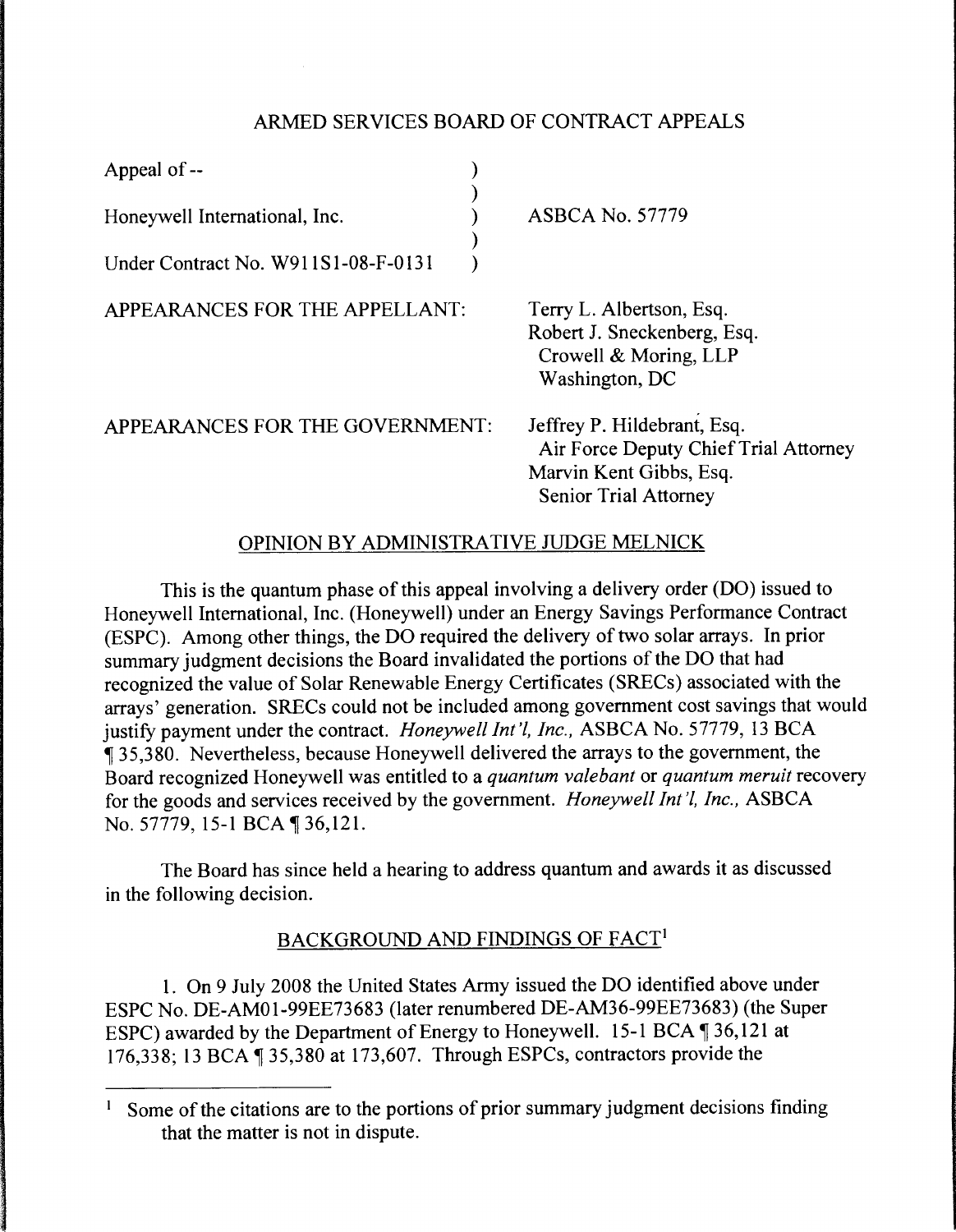government with energy conservation measures (ECMs) in exchange for a share of the government's energy savings. 42 U.S.C. § 8287. ESPCs guarantee savings to agencies and dictate payment schedules based upon them. 42 U.S.C. § 8287(a). ESPCs may last for a period of up to 25 years, and a multiyear ESPC is governed by FAR Part 17 .1. 42 U.S.C. § 8287(a)(l ), (a)(2)(D)(iii).

2. This DO acquired services for Fort Dix, New Jersey, with payments eventually scheduled over 21 years (app. supp. R4, tab 2 at 9, tab 10 at 9.)<sup>2</sup> 13 BCA  $\P$  35,380 at 173,607. Relevant here are two solar arrays. The original DO's requirements have been designated Phase I and included a roof mounted unit. The second solar array, Phase II, was added through a modification. 15-1 BCA  $\P$  36,121 at 176,338. Phase II was approximately the same size as the Phase I unit and was to be ground mounted adjacent to a controlled humidity warehouse building (R4, tab 16 at 4; tr. 177). Each array would produce 700 kW DC peak production (R4, tab 16 at 3-4). All of the electricity was to be used by Fort Dix, eliminating any need for net metering in support of its sale outside that grid *(id.* at 4).

3. The DO calculated the annual energy savings to the government resulting from the arrays by adding the value of the electricity produced by them to the sales value of the SRECs they generated. SRECs are transferable certificates (here issued by New Jersey) representing the environmental benefits or attributes of one megawatt-hour of solar energy produced by a generator connected to the state's electrical grid. Using contractually specified values for electricity and SRECs over time, Honeywell guaranteed certain annual savings from the ECMs. The DO then scheduled annual payments to Honeywell from the government based upon those savings. The DO provided that Honeywell could sell the SRECs for the government. 15-1 BCA  $\P$  36,121 at 176,338. Honeywell understood that if the government's savings in any years were lower than Honeywell's guarantee, Honeywell would bear the cost (tr. 30-31).

4. The Super ESPC required five previously formatted schedules to be submitted by Honeywell for inclusion in the DO, identified as D0-1 through D0-5 (ex. B-1, tab 12 at 80-82). D0-1 lists Honeywell's Estimated Annual Cost Savings for each year, followed by its Proposed Guaranteed Annual Cost Savings for each year and Annual Contractor Payments. For example, as ultimately amended after modification for Phase II, D0-1 estimates \$3,293,434 in government cost savings for Year 2, guarantees the lower amount of \$3,196,924 in government savings that year, which would then provide Honeywell with a slightly lower \$3, 196,923 payment. D0-1 lists escalation rates used to determine cost savings, including a 2.8 percent rate for electricity. (App. supp. R4, tab 10 at 7) This is confirmed elsewhere in the DO, which states that the current blended electric rate is \$0.1406/kWh, escalating at 2.8 percent (R4, tab 4 at 5). The DO explains that this rate was determined from a review of cost escalations as far back as 1970 *(id.* at 48-49). After

<sup>&</sup>lt;sup>2</sup> The original schedules included in appellant's supplemental Rule 4, tab 2, contained pages that were cut off. Appellant provided complete pages in its supplemental Rule 4, tab 10.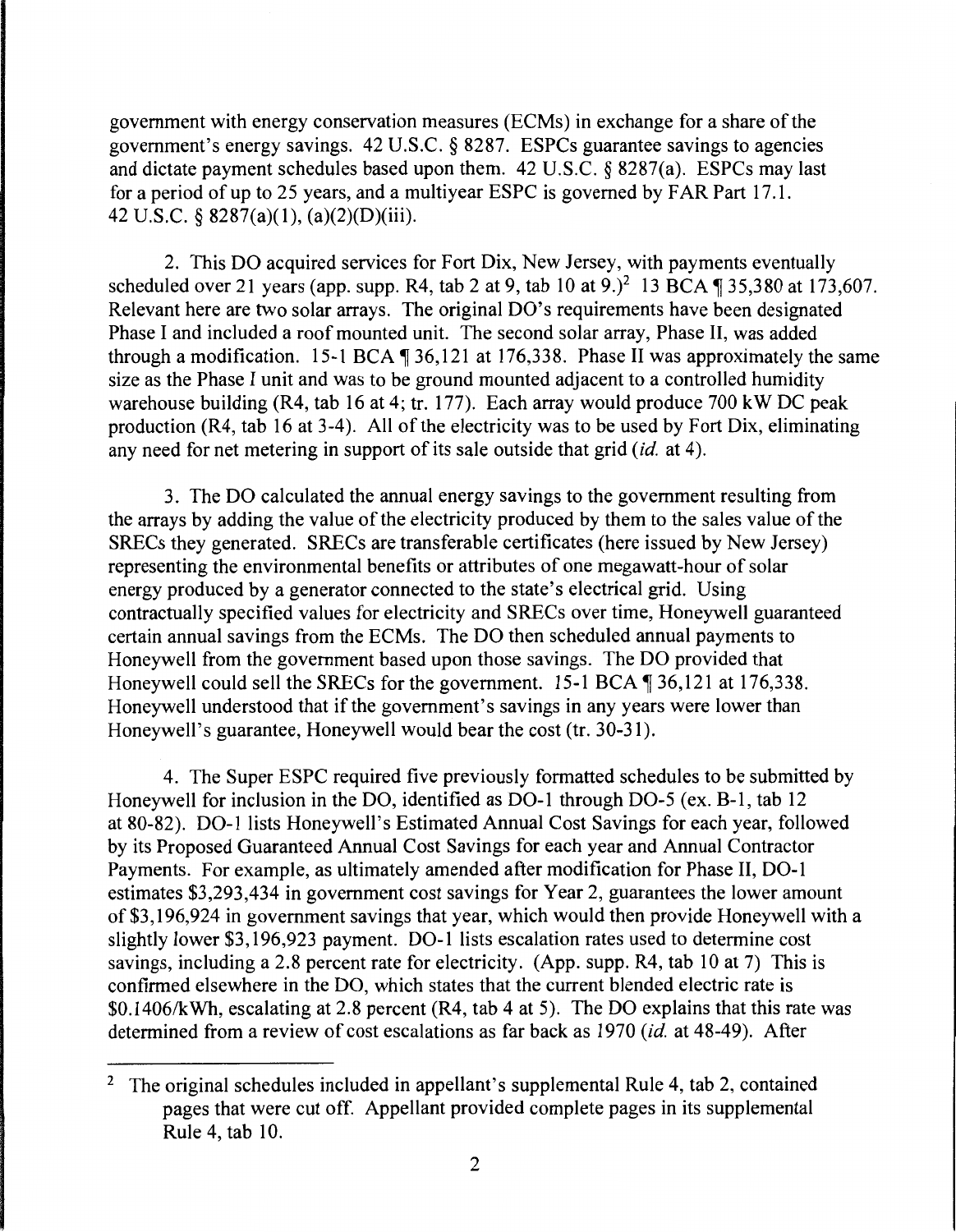addition of Phase II, the DO provides that expected savings from SRECs would be valued at \$0.405/kWh for the first five years, and \$0.2025/kWh for years six though ten (R4, tab 16).

5. Schedule D0-2 lists each of the ECMs and provides financial data regarding them. Thus, for the first solar array (Phase I), the schedule states that Honeywell's direct costs, called Total Implementation Expense, are \$5,188,721. That figure is \$4,248,275 for the Phase II modification. Schedule D0-2 provides a 25 percent markup for each phase (broken into an 18 percent overhead rate and 7 percent profit rate) leading to an Implementation Price of \$6,485,901 for the Phase I array and \$5,304,278 for Phase II. (App. supp. R4, tab 10 at 8; tr. 35)

6. Schedule D0-3 contains a cash flow worksheet identifying a 6.19 percent interest rate for the financing of the initial DO, and an 8.95 percent rate for Phase II. It also breaks into components each year's government payment identified on D0-2. D0-3 also identifies other performance expenses included within each year's payment. (App. supp. R4, tab 10 at 9)

7. Schedule D0-4 provides the first year energy and cost savings expected from each ECM (app. supp. R4, tab 10 at 10).

8. Schedule D0-5 is titled "'Annual Cancellation Ceiling Schedule." It presents two columns of figures for years one through twenty. The first column is titled "Outstanding Capital Investment." The second is titled "Total Cancellation Ceiling." Note 2 of the schedule states that "Cancellation Ceilings for each time period specified ... establish the maximum termination liability for that time period." It continues that "[a]ctual total termination costs will be negotiated." Note 1 of the schedule provides that "Outstanding Capital Investment" is a "fixed subset of Total Cancellation Ceiling [which] [ c ]onstitutes the remaining unamortized principal on total Amount Financed for each time period specified above plus any prepayment charges, as negotiated for the delivery order award." Note 3 permits the contractor to "attach a monthly Financing Termination Liability Schedule which must correspond to the annual amounts submitted...in each year for Outstanding Capital Investment." (App. supp. R4, tab 10 at 11) This latter document was just a monthly version ofD0-5 (tr. 74). Honeywell included such a document which identified a Financing Termination Fee for both phases of 106.5 percent (app. supp. R4, tab 10 at 12).

9. New Jersey has a net metering program. It provides full retail credit for solar power generated behind a main electric meter through a net metering agreement. (Tr. 198-99) Notwithstanding the fact that the DO stated that all of the power generated by the arrays would be used on base and that no net metering agreement was required, New Jersey required one anyway because its utility owned the power lines on base (tr. 198; R4, tab 16 at 4). Accordingly, New Jersey's utility executed a net metering agreement for Phase I. However, the utility changed its mind for Phase II. (Tr. 199) Honeywell attempted to address the matter with the New Jersey Board of Public Utilities, and had included the Governor's energy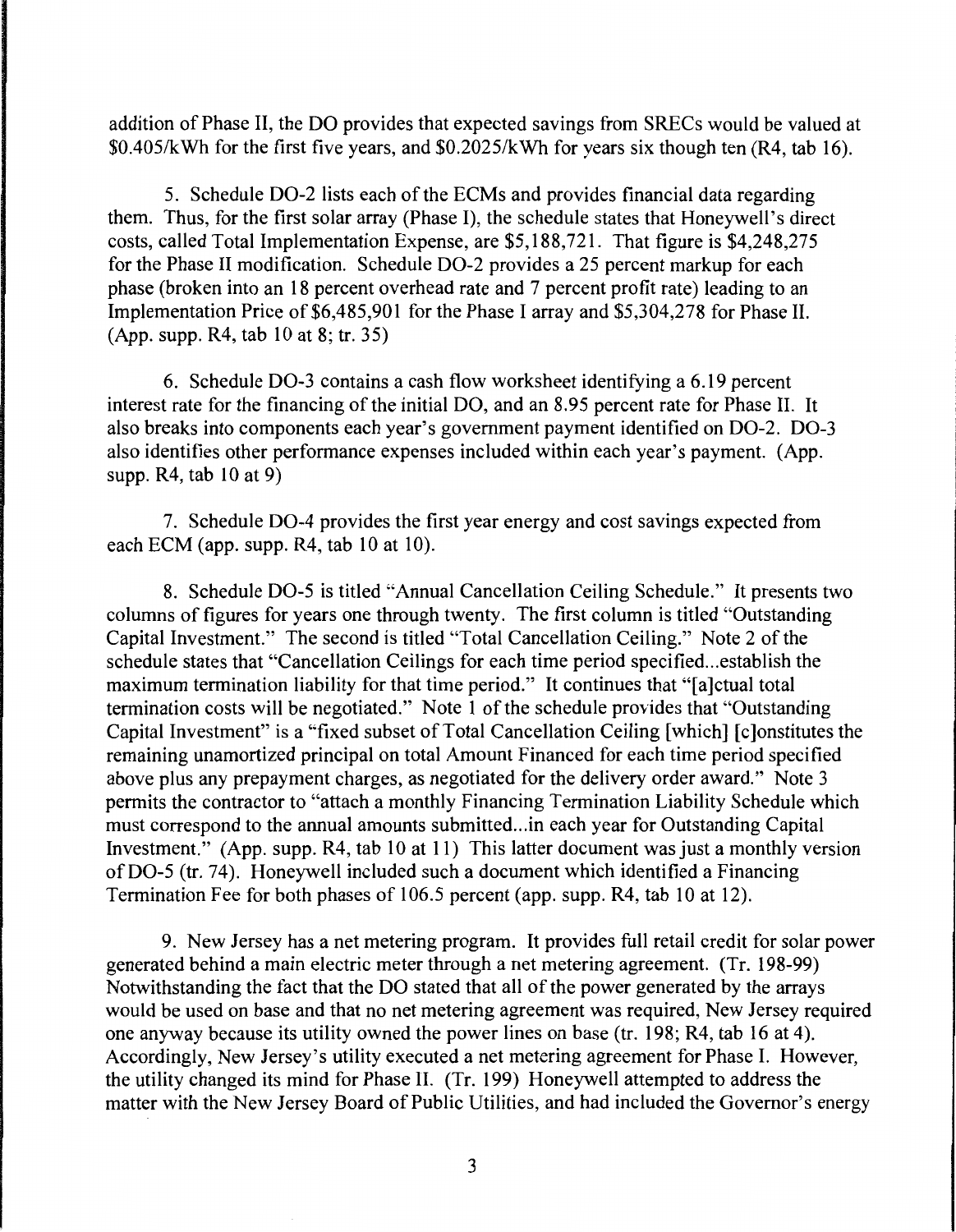advisor in the discussions, when the government asked it to stop those communications (tr. 200).

10. Honeywell completed the Phase I array and it was accepted by the government sometime between 8 June and 25 September 2009. 15-1 BCA ¶ 36,121 at 176,338. After the Army transferred authority over the DO to the United States Air Force in October 2009, Honeywell provided the Phase II array on time in April 2010. Though it is designed and installed as required, the government has not connected it to the base grid, tested or accepted it. *Id.* 

11. On 22 March 2011, Honeywell submitted a certified claim to the contracting officer, contending the government breached the DO by refusing to accept Phase II, failing to pay interest owed for late payments, and failing to pay an invoice for \$2,741,963.06 (R4, tab 50). The contracting officer's final decision rejected the claim, declaring the DO's solar array portions were "voidable" (due to a failure of consideration as the "payment stream required by the task order violates federal property disposition and miscellaneous receipt statutes") and cancelled (R4, tab 53). Honeywell appealed to this Board, seeking a ruling that it was entitled to the payment it sought, or a declaration that it should be compensated for the value of the benefits it provided to the government.

12. The Board has since issued two summary judgment decisions. The first decision, dated 7 August 2013, partially granted summary judgment to the government, agreeing that revenues from SREC sales were not cognizable energy savings under the ESPC statute and that the relevant contracting officers lacked authority to permit Honeywell to sell the government's SRECs. Accordingly, the Board invalidated the DO's inclusion of SREC sales revenues among the savings generated by the solar arrays. 13 BCA ¶ 35,380. The second decision, dated 24 September 2015, acknowledged that Honeywell is entitled to *quantum valebant* and *quantum meruit* damages for the reasonable value of the goods and services it provided under the invalidated portions of the DO. 15-1 BCA ¶ 36,121.

13. The government paid Honeywell \$122,258 for Phase I invoices on 1 August 2014 and 1 February 2015. It paid Honeywell \$125,653 for a Phase I invoice on 1 May 2016. (Gov't br. at 4; app. reply br. at 5)

14. The government presented unrefuted evidence that the SRECs associated with Phase II had a market value of \$2,553,728 (tr. 185). Given that the Phase I array is roughly the same size it should generate SRECs with roughly the same value.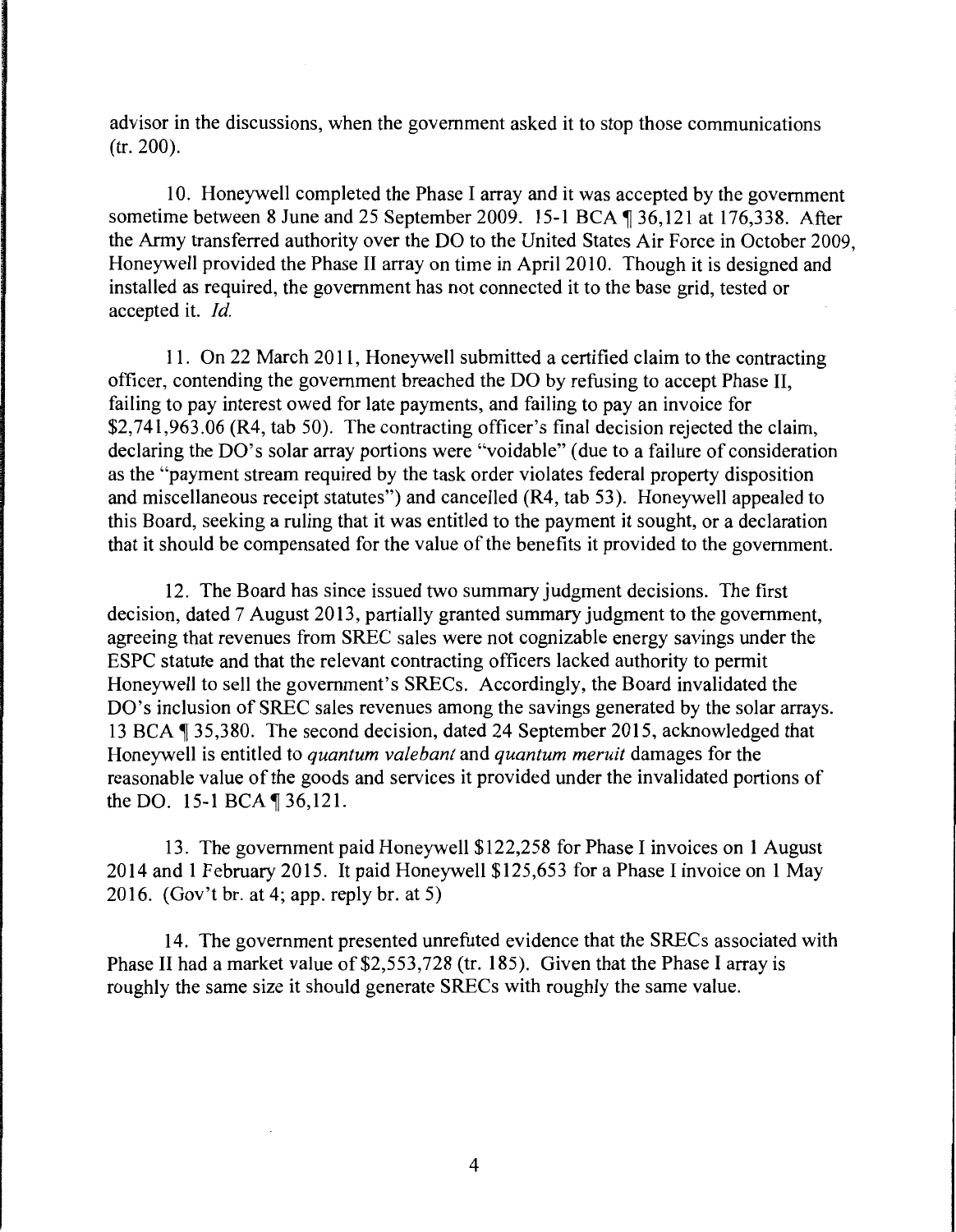#### DECISION

Previously, the Board held that Honeywell may recover under *quantum valebant* or *quantum meruit* remedies for "the fair market value of the goods and services delivered to the government pursuant to [the] invalid contract." *Honeywell*, 15-1 BCA ¶ 36,121 at 176,340. Compensation is limited to the value of the benefits to the government. *United States v. Amdahl Corp.,* 786 F.2d 387, 393 (Fed. Cir. 1986). Here, Honeywell provided both goods and services to the government. First, Honeywell delivered the solar arrays (finding 10). Second, Honeywell financed the arrays for a period of time (findings 2, 6).

Honeywell contends that the DO's schedules dictate their value. It maintains that Schedule D0-2 specifies the agreed prices for the arrays based upon direct costs, overhead, and profit markups. Honeywell then adds its price for a monitoring panel and assigns a portion of "Feasibility & Design Costs" to propose a value for the arrays. Honeywell observes that Schedule D0-3 provides for Honeywell's financing services, establishing agreed upon interest rates Honeywell would charge the government for each solar array and fixing payments to be made over time. Honeywell then contends that D0-5 dictates a 6.5 percent financing termination fee. It says its total recovery should be the value of the arrays, plus continually accruing interest, plus the financing termination fee (minus any government payments). It contends this figure totals \$23,240,844 as of 9 May 2017. (App. reply br., revised ex. A)

The government mainly ignores the DO, providing testimony from an engineer who assessed only the Phase II array's electrical production. First, he stated that the arrays' product literature suggest they would degrade 0.8 percent per year. Next, he suggested that Phase II's location required the government to sell its electricity to the local utility at unidentified wholesale rates instead of retail rates. He also excluded any valuation of the financing services Honeywell provided. He escalated future electrical rates by 1.01 percent, rather than 2.8 percent, citing information he said came from National Institutes of Standards (NIST) sources. Based upon this testimony, the government claims Phase II's market value is \$700,962, and suggests Honeywell recover nothing for the Phase I array.

Honeywell's position that the contract price dictates the market value of the goods and services it provided traces back to *Pacific Maritime Association v. United States,* 108 F. Supp. 603, 607 (Ct. Cl. 1952) (cited in *Urban Data Systems, Inc. v. United States,* 699 F.2d 1147, 1155-56 (Fed. Cir. 1983)). There, government officials attempted to execute an express contract with an association providing longshoreman for 1. 7 cents per man-hour. Though no express contract was approved by the government, it received the benefit of the services sought and was therefore required to pay their value. The court declared that "[n]o better answer to this can be given than what the parties agreed upon, to wit, 1.7 cents per man-hour." *Pacific Maritime Ass 'n,* 108 F. Supp. at 607.

Here, the DO promised that Honeywell would deliver 2 solar arrays to the government at an agreed upon price financed over 21 years at the established interest rates, with 2 additional elements. First, Honeywell was statutorily required to guarantee that the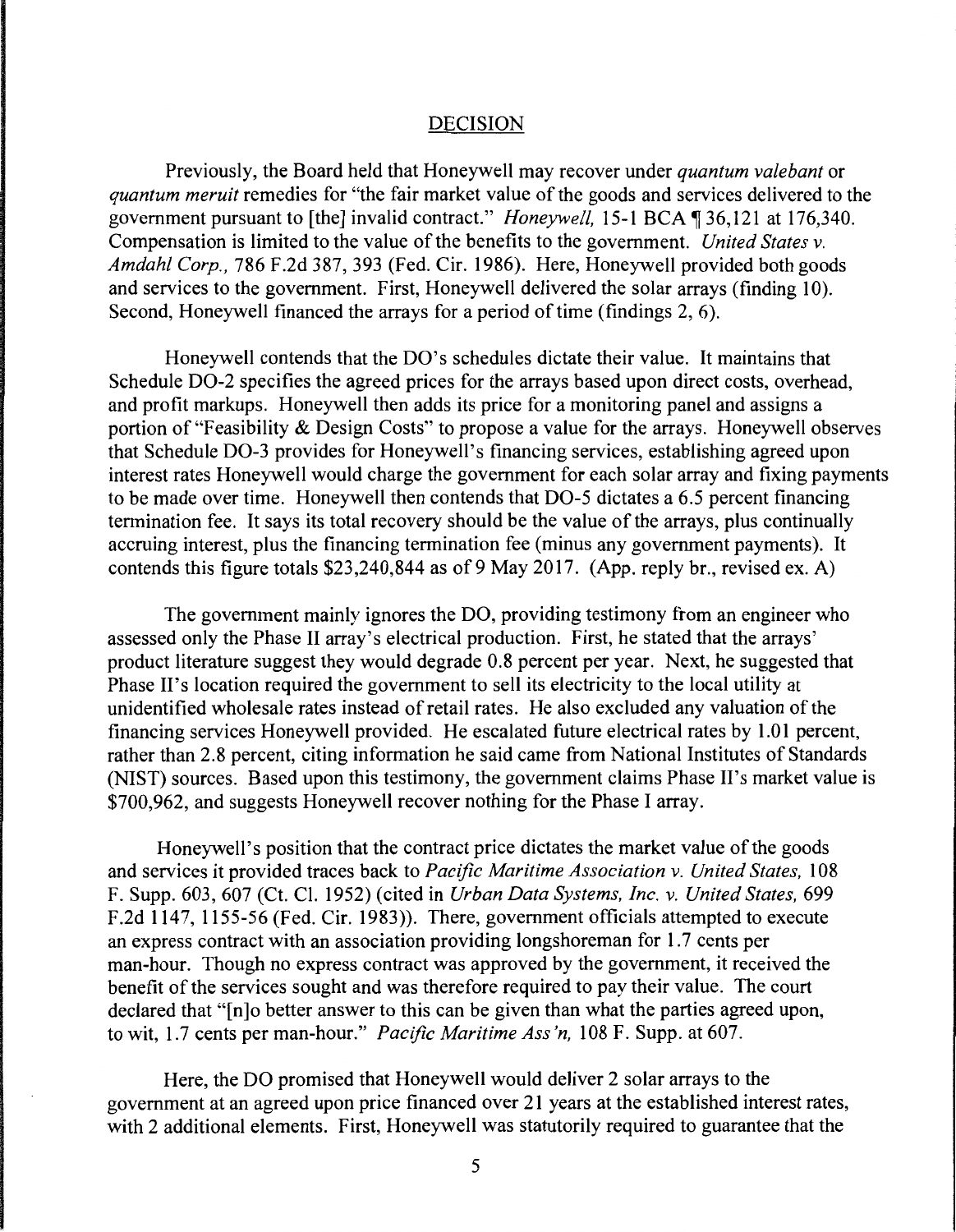government would experience annual savings from the DO. 42 U.S.C.  $\S$  8287(a)(2)(B). Accordingly, D0-1 guarantees government savings for each of its years that are higher than its payments (finding 4). Honeywell understood that if actual government savings in any year were lower than its guarantee then Honeywell would bear that loss (finding 3). Because the solar array portions of the DO have been invalidated, they are no longer within the scope of that guarantee. Second, the arrays were expected to generate SRECs that added to the government's energy savings. The differences between what the DO promised and what the government received distinguishes this appeal from *Pacific Maritime Association.* 

Nevertheless, though the DO price should not be summarily accepted, it guides the determination. According to Schedule D0-2, the implementation price for Phase I was \$6,485,901 and the implementation price for Phase II was \$5,304,278, totaling \$11,790,179. Included in the prices was a 25 percent markup composed of 18 percent overhead and 7 percent profit. (Finding 5) By consenting to these prices, the government demonstrated that it initially valued the arrays for at least this amount of money. We find that a reasonable determination of *quantum valebant* is to subtract the value of the SRECs and the savings guarantee from the implementation price.

Unrefuted testimony established that the SRECs associated with Phase II were worth \$2,553,728. Subtracting that figure from the Phase II Implementation Price (\$5,304,278) leaves \$2,750,550. Given that the Phase I array is roughly equal in size and production, the SRECs associated with it should have the same value. (Finding 14) Subtracting \$2,553,728 from the Phase I Implementation Price (\$6,485,901) results in \$3,932, 173. The most likely component of Honeywell's price reflecting the value of its savings guarantee is its seven percent profit. Accordingly, that value is subtracted from the figures as well. The value of Phase I therefore becomes \$3,656,921 and Phase II is \$2,558,011.

The government seeks departure from several of the premises and inputs in the DO to support its lower valuation of \$700,962. First, without citation to the record, the government suggests that Phase I has no value because between 2014 and 2016 Honeywell issued invoices for it that were paid by the government. Nothing about the fact the government has made some payments toward Phase I relieves it of its responsibility to pay *quantum meruit* and *quantum valebant* for the full value of the benefits it has received. At most, the government's payments present offsets to be applied later in this analysis.

Second, the government engineer vaguely testified that he applied a 0.8 percent annual degradation rate to the arrays' performance that he said he obtained from the manufacturer's "literature" (tr. 177-78). However, he did not specifically identify that material and the government did not produce it. Additionally, if such a recognized degradation rate was known to significantly reduce the arrays' performance over time, then it is likely the parties would have accounted for it in the implementation prices and payment calculations, especially given Honeywell's guarantee of savings. There is no such evidence.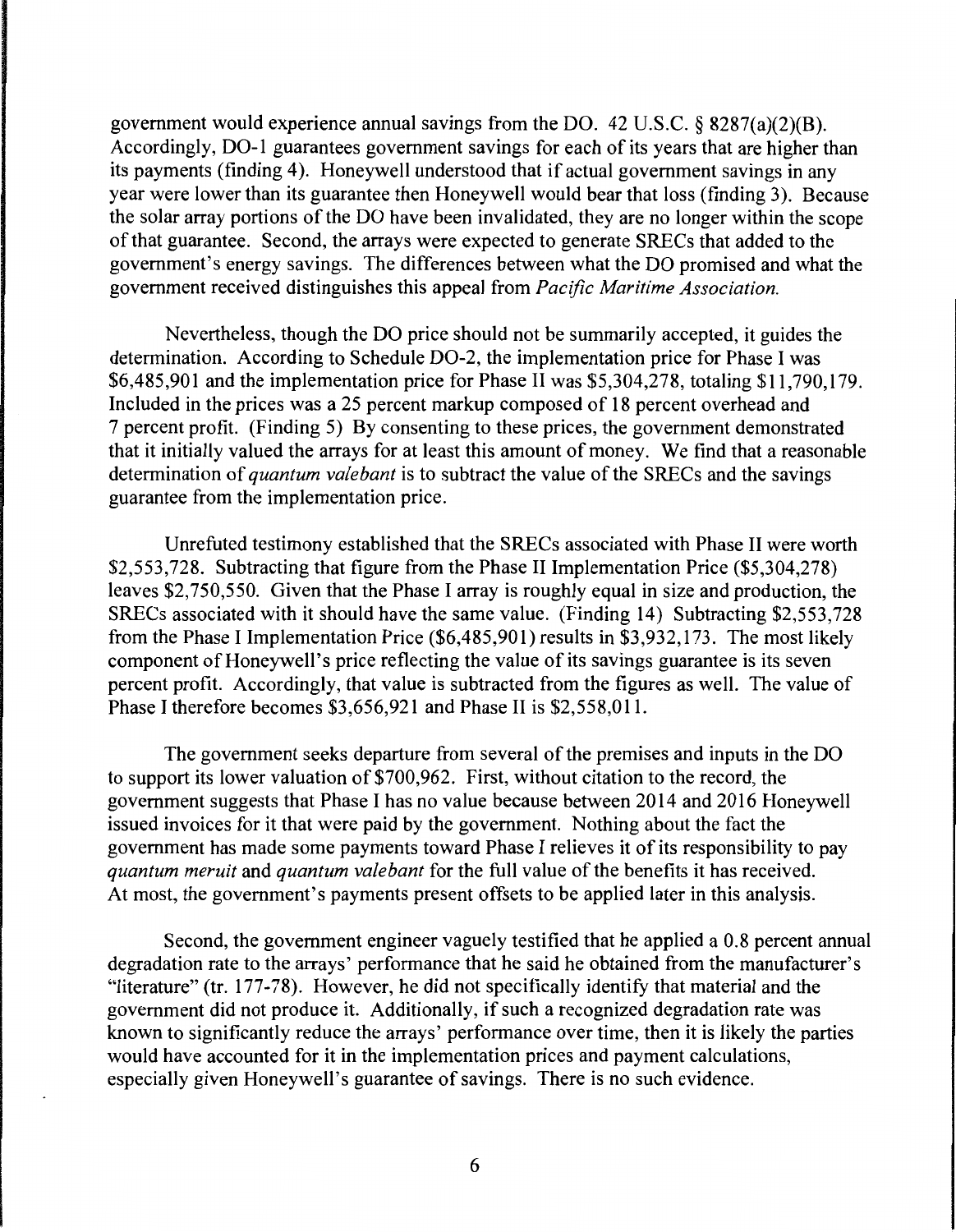Next, the engineer applied an unidentified electrical rate to the determination of Phase H's value that he described as "wholesale." He thought this unspecified rate was more applicable than the retail rate applied to Phase I because Phase II was not adjacent to any buildings to which it could be connected and only powered private distribution lines. Though admitting he did not really know, the engineer speculated that New Jersey's utility would only purchase the electricity produced by Phase II at a wholesale rate (tr. 179). Similarly, the engineer applied a 1.01 percent electrical rate escalation that he obtained from unidentified and unproduced "NIST tables. "3

Contrary to the beliefs of the government's engineer, the DO states that both phases were intended to produce electricity for Fort Dix and that Phase II was to be located adjacent to the controlled humidity warehouse (finding 2). The DO stipulated to a "blended" electrical rate of \$0.1406/kWh. Additionally, the DO stipulated to a 2.8 percent escalation rate, which it explained resulted from a review of cost escalation in the state since 1970. (Finding 4) Although the evidence indicates that, like Phase I, a net metering agreement with New Jersey's utility became necessary to connect Phase II to the base power lines, the government asked Honeywell to cease pursuing that agreement. From that, the government's engineer merely guesses now that New Jersey's utility never would have agreed to an arrangement to permit Phase II to be used as intended. Given the record, the government fails to demonstrate that Phase II could not have been used as contemplated and that the DO's agreed upon electrical and escalation rates are invalid.

Honeywell seeks amounts for other line items on Schedule D0-2. First, it seeks \$25,667 for a "Solar Photovoltaic-monitoring panel" (R4, tab 10 at 8). Honeywell has not previously sought payment for this item and the Board lacks jurisdiction over any claim not presented to the contracting officer. *See Taj Al Safa Co.,* ASBCA No. 58394, 13 BCA <sup>~</sup>35,278. To remain within the scope of a claim, an action must arise from the same operative facts as those presented to the contracting officer. *See Am. Gen. Trading* & *Contracting, WLL, ASBCA No.* 56758, 12-1 BCA ¶ 34,905 at 171,639-40. Honeywell's certified claim refers to its completion and delivery of the Phase I and II arrays, and seeks payment for them (R4, tab 50). Honeywell does not mention delivering a monitoring panel for which it was not paid. Such a contention involves different operative facts than its allegations about the arrays. Accordingly, the Board lacks jurisdiction to entertain Honeywell's request to recover for the value of a monitoring panel. Additionally, Honeywell's complaint does not seek payment for a monitoring panel, its motion for summary judgment claiming entitlement for *quantum valebant* recovery does not include a monitoring panel among the benefits it contends were provided to the government, and the Board never held that Honeywell delivered a monitoring panel to the government.

<sup>&</sup>lt;sup>3</sup> The contracting officer vaguely repeated the engineer's methodology, also advocating for the application of an unidentified wholesale rate and escalation factor (tr. 114). However, her testimony was influenced by the engineer (tr. 115).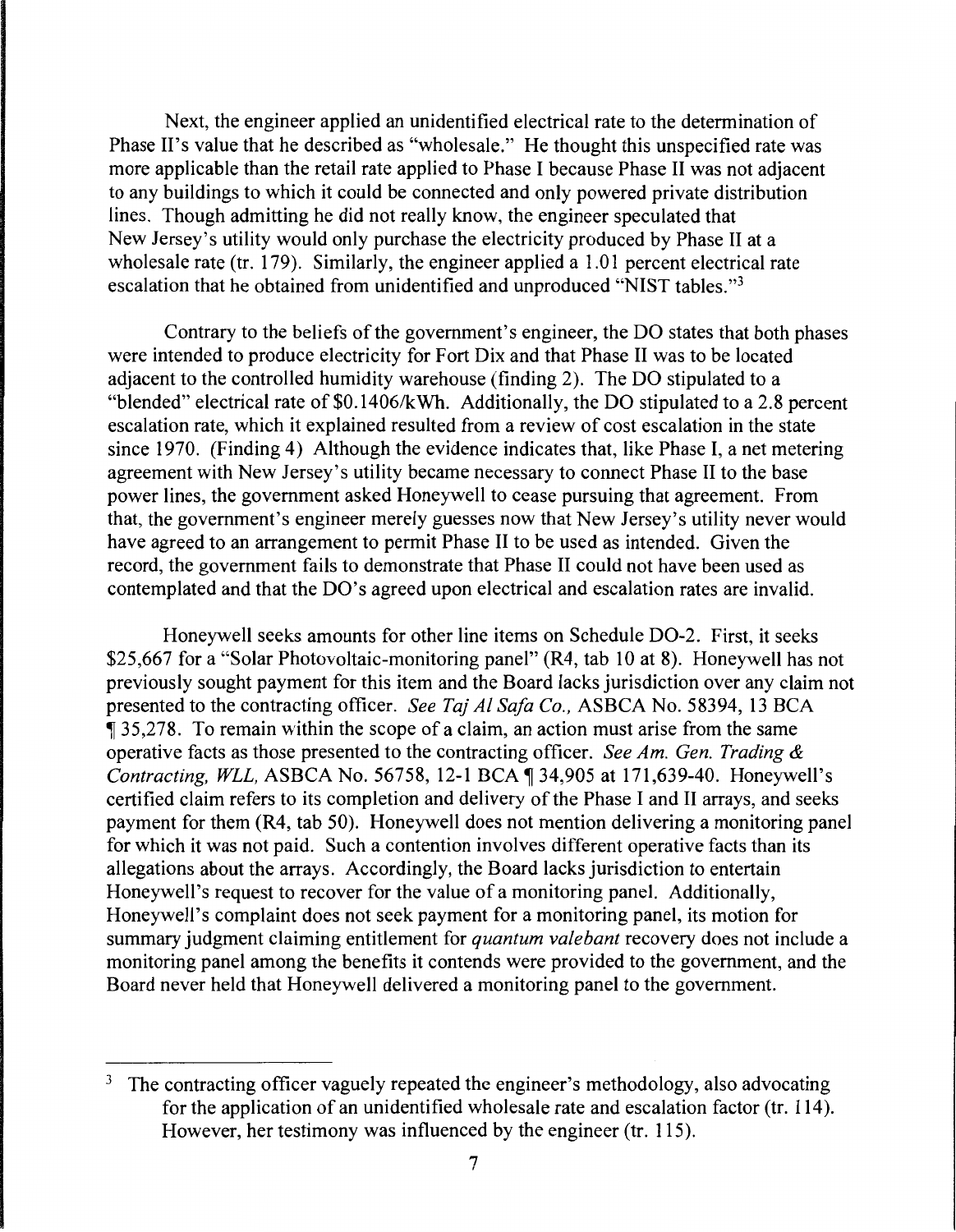Another line item from Schedule D0-2 is \$701,141 that the document calls "Feasibility & Design Costs" (R4, tab 10 at 8). Honeywell has characterized this as "engineering" costs (tr. 82). Honeywell seeks to prorate a total of \$323,445 of these costs to the solar arrays, saying their value was increased by that amount. Honeywell has not proven what this line item actually paid for, or that any prorated portion of it increased the value of the arrays.

Having established the value of the goods Honeywell delivered, or *quantum valebant,* it is also necessary to determine the value of the services it delivered, or *quantum meruit.* As observed, the DO also financed the solar arrays for Honeywell, relieving the government from making full payment upon delivery and establishing a payment schedule over 21 years. This financing service provided a benefit beyond the mere value of the arrays. In Schedule D0-3, the government agreed to a 6.19 percent interest rate for Phase I and an 8.95 percent rate for Phase II (finding 6). Again, having consented to the application of these rates, the government must have perceived the financing to provide at least that much value. Honeywell's damages calculation seeks interest for the Phase I array commencing in August 2008, the first month after the DO was awarded, and for it to start accruing in November of 2009 for Phase II, prior to delivery (app. reply hr., ex. A).

Honeywell's compensation is limited to the value of the services the government received from it. *Amdahl Corp.,* 786 F.2d at 393. Honeywell has failed to show its financing benefitted the government prior to the arrays' delivery. The undisputed facts are imprecise for Phase I, stating only that the array was completed and accepted sometime between 8 June and 25 September 2009. A rough midpoint is 31 July 2009. Phase II's undisputed facts are also somewhat vague, stating that the array was supplied and installed in April 2010, so a midpoint is 15 April. (Finding 10) This benefit continued until the government rescinded the solar portion of the DO in its 21 June 2011 final decision purporting to cancel "the voidable portions of the task order" (finding 11 ). *See Amdahl,* 786 F.2d at 393 (noting that *quantum valebant* and *quantum meruit*  remedies apply to benefits received by the government prior to a contract's rescission for invalidity). Accordingly, interest accrued on the Phase I array's \$3,656,921 value at 6.19 percent from 31 July 2009 until 21 June 2011, and it accrued on Phase II's \$2,558,012 at 8.95 percent from 15 April 2010 until 21 June 2011.

Honeywell maintains that any *quantum valebant* or *quantum meruit* recovery should include a 6.5 percent early termination premium in accordance with Schedule DO-S's Annual Cancellation Ceiling Schedule (finding 8). Honeywell has not proven this contention. In accordance with 42 U.S.C. § 8287(a)(2)(D)(iii), the DO is governed by FAR Part 17, which requires the contracting officer to establish cancellation ceilings for each program year after the first. FAR  $17.106-1(c)$ . Schedule DO-5 provides those annual ceilings, which both it and the Super ESPC stress "establish the maximum termination liability," while "[a]ctual total termination costs will be negotiated" (ex. B-1, tab 12 at 82; app. supp. R4, tab 10 at 11 n.2).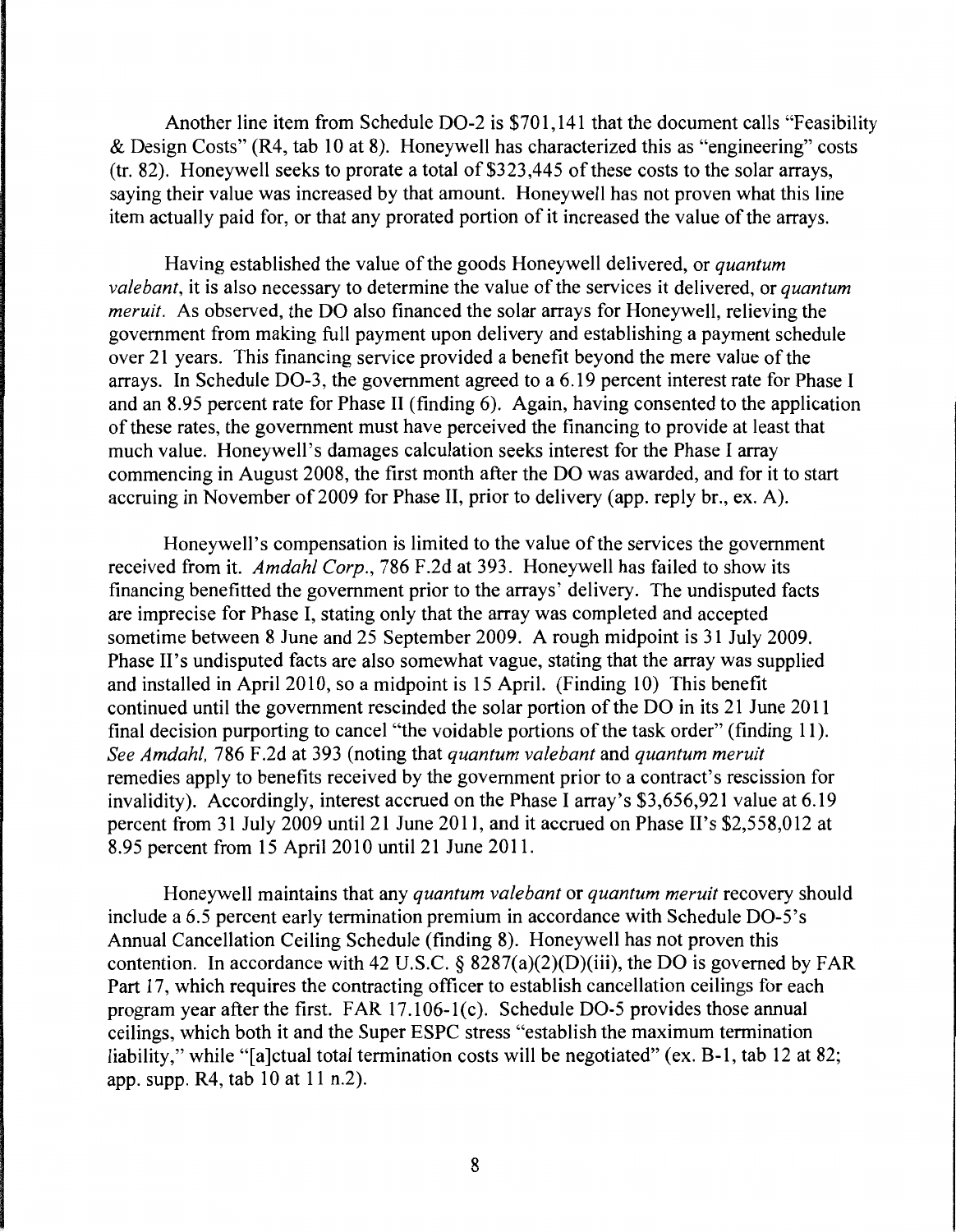Honeywell relies upon the fact that D0-5 permitted it to attach a monthly Financing Termination Liability Schedule, which breaks the schedule into monthly amounts and identifies 106.50 percent as a "Financing Termination Fee" (finding 8). Taken together, these materials dictate the maximum amounts that the government could pay Honeywell in the event of termination for convenience or cancellation of the DO, while stressing that actual costs would be negotiated. However, the Board has not ruled that Honeywell is entitled to either cancellation charges or termination for convenience costs. Here, Honeywell is seeking *quantum meruit* and *quantum valebant* resulting from the Board's ruling that "the provisions of the DO including the sales value of SRECs among the government's energy savings, and the associated payment calculations premised upon those sales, are invalid" and that "the DO's provision permitting Honeywell to sell SRECs" are invalid. *Honeywell*, 13 BCA ¶ 35,380 at 173.613. That recovery is limited to the value of the benefits received by the government.

### **CONCLUSION**

Honeywell is entitled to \$3,656,921 for Phase I, with interest accruing at the agreed financing rate for Phase I of 6.19 percent (finding 6) from 31 July 2009 until 21 June 2011. CDA interest also accrues from 22 March 2011 until payment. However, Honeywell received a payment of \$122,258 on 1 August 2014, \$122,258 on 1 February 2015, and \$125,653 on 1 May 2016 (finding 13), reducing the government's debt accordingly.

Honeywell is entitled to \$2,558,011 for Phase II, with interest accruing at the agreed financing rate for Phase II of 8.95 percent (finding 6) from 15 April 2010 until 21 June 2011. CDA interest also accrues from 22 March 2011 until payment.

Dated: 1 August 2017

MARK A. MELNICK Administrative Judge Armed Services Board of Contract Appeals

I concur

RICHARD SHACKLEFORD Administrative Judge Acting Chairman Armed Services Board of Contract Appeals

I concur

OWENC, WILSON Administrative Judge Acting Vice Chairman Armed Services Board of Contract Appeals